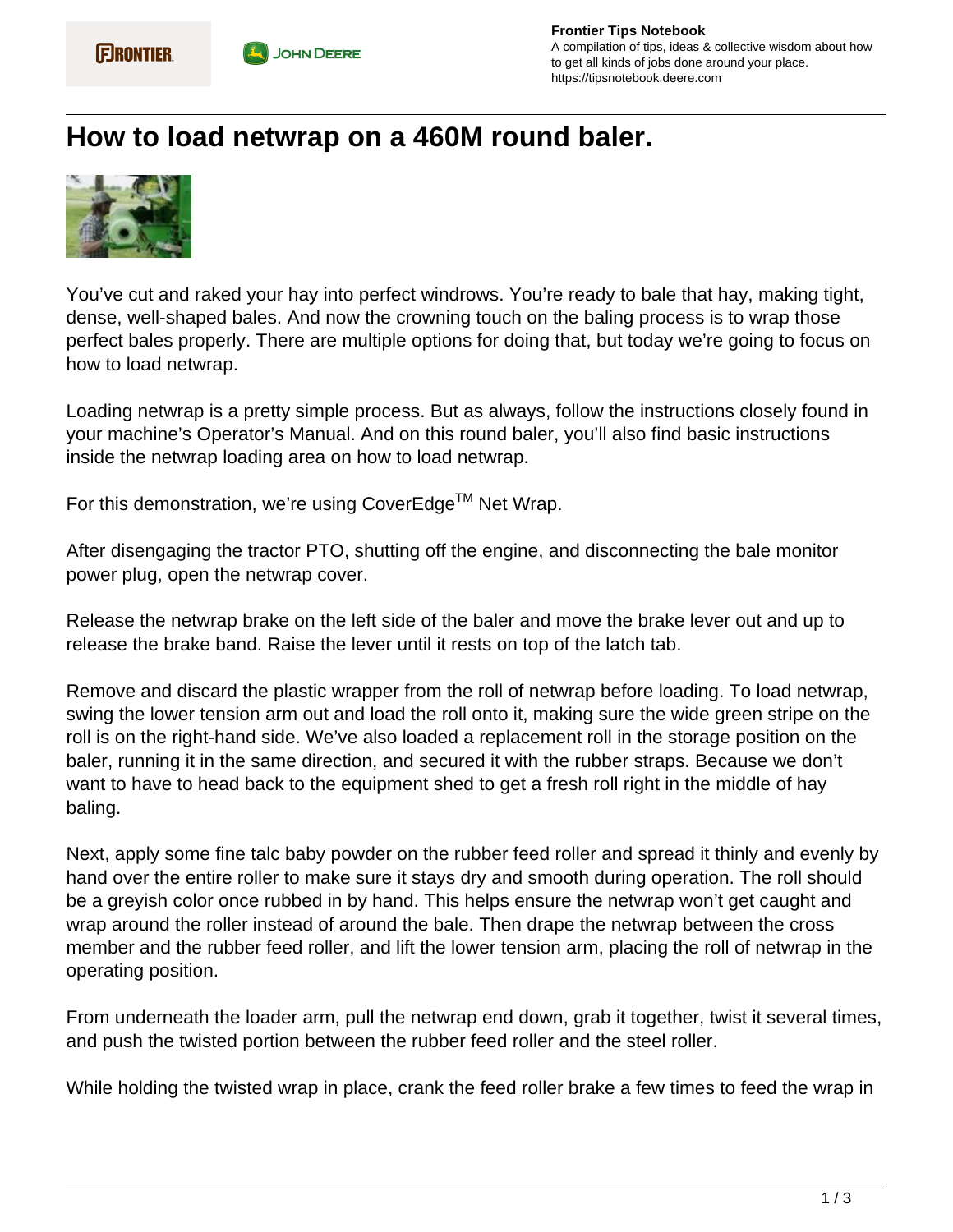until it's snug. Make sure that no more than 1 inch of netwrap material extends beyond the rollers.

Engage the netwrap brake by pulling the lever out and pushing it down. Then cut off any excess netwrap material, being very careful not to cut or scratch the rubber or metal rollers. Cutting the rollers can also cause net material to wrap around the rolls. A good tip is to always cut away from the rubber roller.

Close the wrap cover, and you are ready to bale some hay.

And here's another tip. On any day before you start baling, take time to release the netwrap feed roller brake and reset it to avoid wrapping netwrap around the rubber roller.

You'll find several other videos here on Tips Notebook on various aspects of the haymaking process and other pieces of equipment you might want or need to use in your operation.

Now don't forget, always read the Operator's Manual before storing or operating any piece of equipment and follow all operating and safety instructions.

And remember, if you're looking for equipment that's built to get the job done season after season, year after year, you'll find it – and all kinds of advice on how to use it – every day at your John Deere dealer.

## **Helpful Links**

John Deere and Frontier Hay & Forage Equipment ([US](https://www.deere.com/en/hay-forage/) CA)

John Deere Utility Tractors (US CA)

The Basics Of Haymaking

**How To Store Large Round Bales** 

Round Baler Basics For A 460M Round Baler

How To Set Up And Operate A Mower Conditioner X

Top 10 Implements For A Livestock Operation X

Using a Frontier DM50 Series Disc Mower